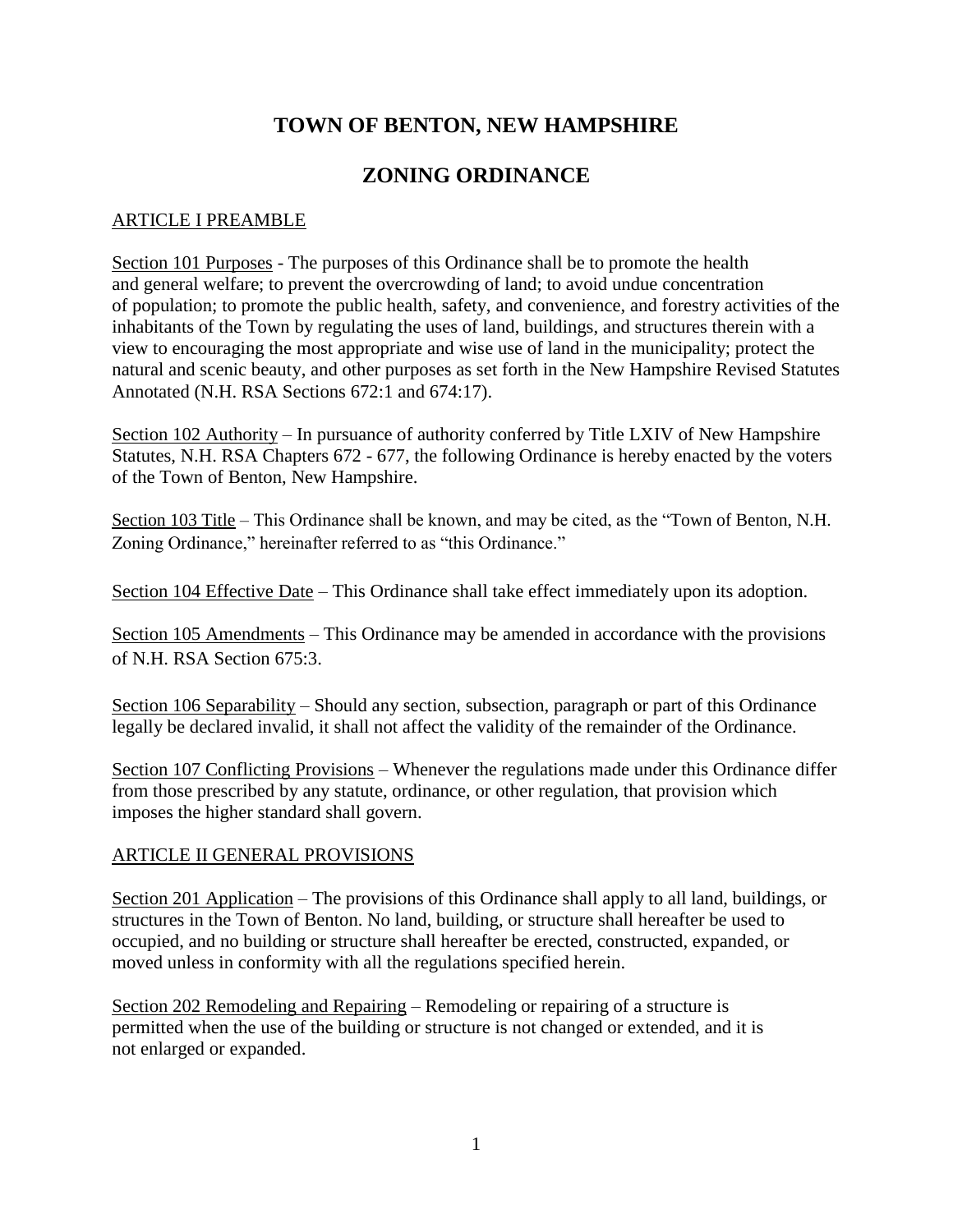Section 203 Present Uses – Every use being made of land, buildings, or structures in the Town of Benton on the effective date of this Ordinance may be continued, and such uses are not affected by the provisions of Article IV of this Ordinance.

# Section 204 Non-conforming Uses –

A. Non-conforming uses permitted by Section 203 may be expanded only upon approval of the Board of Adjustment which shall find such expansion or extension does not create a greater nuisance or detriment.

B. A non-conforming use permitted by Section 203 may be changed to another non-conforming use only upon approval of the Board of Adjustment which shall first find that such use is no more objectionable in character than the old use.

C. Any non-conforming use permitted by Section 203 which has been discontinued for a period of two (2) years shall not thereafter be resumed.

D. A non-conforming use permitted by Section 203 which has been damaged or destroyed by fire, accident, or other causes may be repaired or reconstructed by the owner to its condition prior to such damage or destruction, provided such work is completed within one (1) year after such damage or destruction.

# ARTICLE III DEFINITIONS

Section 301 General – Unless otherwise expressly stated, words shall, for the purpose of this Ordinance, have the meaning indicated in Section 302. Words used in the present tense include the future. The singular number includes the plural and the plural the singular. The word "person" includes a partnership, corporation, or other entity. The word "building" includes the word "structure". The word "shall" is mandatory and not directory.

## Section 302 Specific -

A. Dwelling Unit – One of more living or sleeping rooms arranged for the use of one or more individuals living as a single housekeeping unit with cooking, living, sanitary, and sleeping facilities.

B. Home Occupation – An occupation or profession carried on in a dwelling unit or other structure accessory to a dwelling unit; carried on by a member of the family residing in the dwelling unit; incidental and secondary to the use of the dwelling unit for residential purposes; and which will generate no nuisance, including but necessarily limited to offense noises, vibration, smoke, dust, orders, heat, glare, traffic, or parking.

C. Mobile Home – Mobile home shall mean any prefabricated single dwelling unit so constructed as to permit it to be towed on its own wheels on a public street or highway, suitable for year-round occupancy, and having the same water supply, waste disposal, and electrical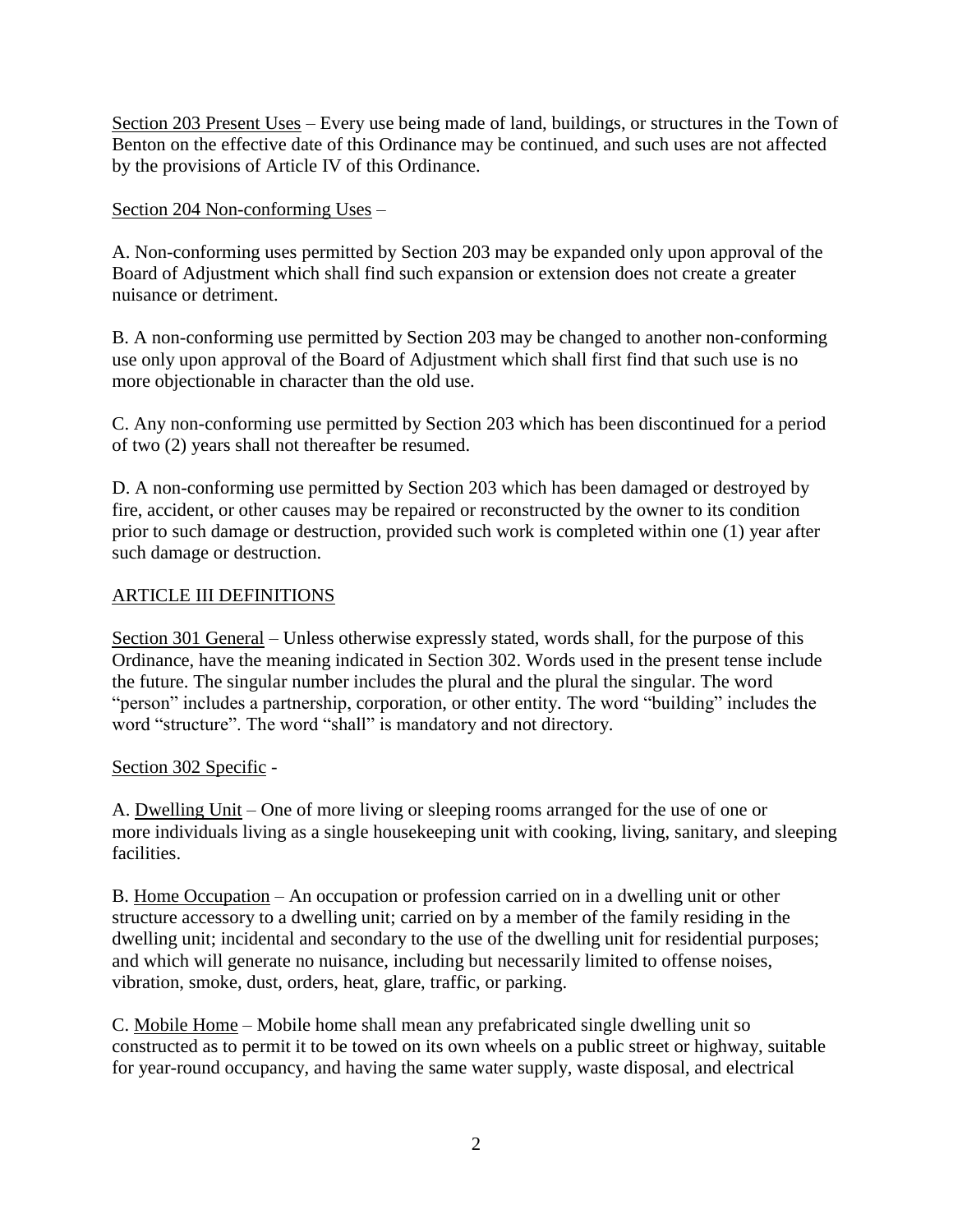conveniences as immobile homes.

D. Non-conforming Use – The use of land and the use and location of a building or structure at the time this Ordinance became effective which does not conform to the regulations of this Ordinance.

E. Sign – A structure which advertises or which is used as an outdoor display for the advertising of a property, establishment, enterprise, or other matter.

F. Special Exception – A use that would not be appropriate generally or without restriction but which, if controlled as to number, area, location, or relation to the neighborhood, would promote the public health, safety, welfare, convenience, and prosperity. Any individual use for which a specific and individual special exception has been granted in accordance with this Ordinance shall be deemed as a permitted use but subject to such terms and conditions as specified by the Board of Adjustment.

G. Substantial Improvement – Any repair, reconstruction, or improvement of any structure, the cost of which equals or exceeds fifty (50) percent of the actual cash value of the structure either before the improvement started or, if the structure has been damaged, and is being restored, before the damage occurred.

H. Right of Way – All town, state, and federal highways and private access roads and the land on either side as covered by statutes to determine the width of rights of way. Where the width of the right of way is not established and cannot be determined, the right of way shall be considered to extend twenty-five (25) feet either side of the center of the traveled way.

I. Travel Trailer – A vehicle whose primary intended uses are for camping, vacation, or recreational purposes and which does not have all of the following: running water, sanitary facilities, bath facilities, and toilet.

J. Variance – A variance is a relaxation of the terms of this Ordinance where such variance will not be contrary to the public interest and where, due to conditions peculiar to the property and not the result of actions of the applicant or owner, a literal enforcement of this Ordinance will result in unnecessary or undue hardship. A variance under this Ordinance may be authorized only by the Board of Adjustment.

## ARTICLE IV REGULATION OF USES

Section 401 Permitted Uses –

A. Residential Uses Permitted –

1. One residential building per approved lot (Section 601) with up to two dwelling units in the building (e.g. single family dwelling unit with an in-law apartment or a duplex).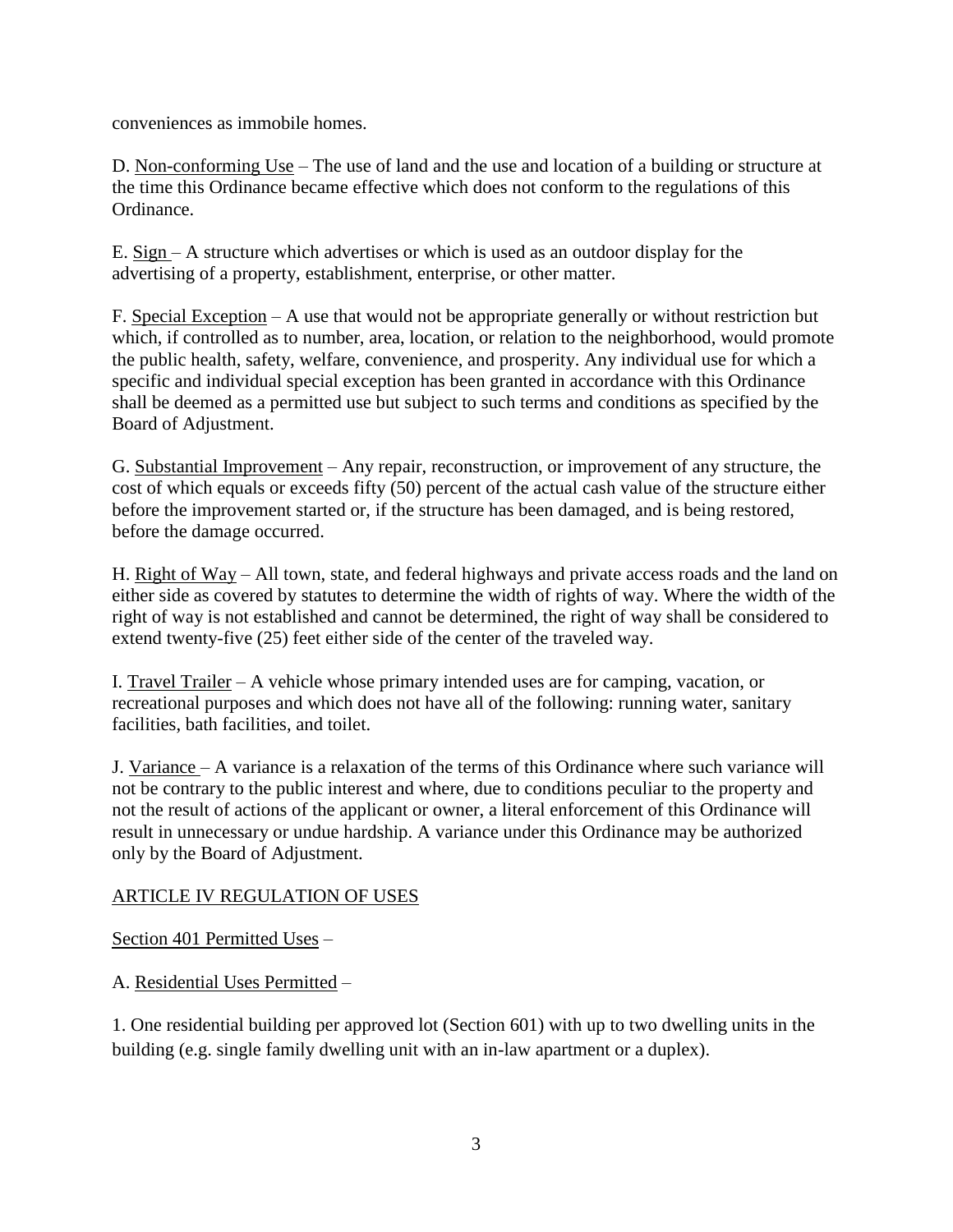2. Farm dwelling units.

3. Accessory uses customarily incidental to the permitted uses. Such accessory uses shall include buildings for housing motor vehicles, equipment, supplies, pets, or animals.

B. Group Services Uses Permitted –

1. Church, parish house, or other religious use.

2. Schools, public and private, including nursery schools.

3. Clinics, hospitals, nursing homes, or rest homes operated by a governmental unit.

4. Community center, hall, lodge, park, or playground operated by a governmental unit or non-profit organization.

5. Fire stations, municipal buildings, and libraries.

6. Public utilities.

7. Cemeteries.

8. Accessory uses customarily incidental to the permitted uses. Such accessory uses shall include buildings for housing motor vehicles, equipment, and supplies.

#### C. Other Uses Permitted –

1. Agriculture – This use shall include all phases of farming: dairy, pasturage, horticulture, and animal and poultry husbandry.

2. Forestry – The growing and harvesting of forest products is permitted when in compliance with all forest laws.

3. Mining and Excavation – Mining, excavation, or removal of soil, rock, sand or gravel, or similar material may be permitted as a Special Exception by the Board of Adjustment, as provided by Article VIII, Section 804, of this Ordinance. The Board of Adjustment may require that excavated areas be regarded and seeded after the removal of material is completed and may require the posting of a bond with the town treasurer to insure compliance with this provision.

4. Home Occupation – Home occupation as defined in Section 302:b is permitted.

5. Sign – Outdoor advertising is permitted for a place of business, product, or service and for the sale or lease of a lot or building in the Town of Benton.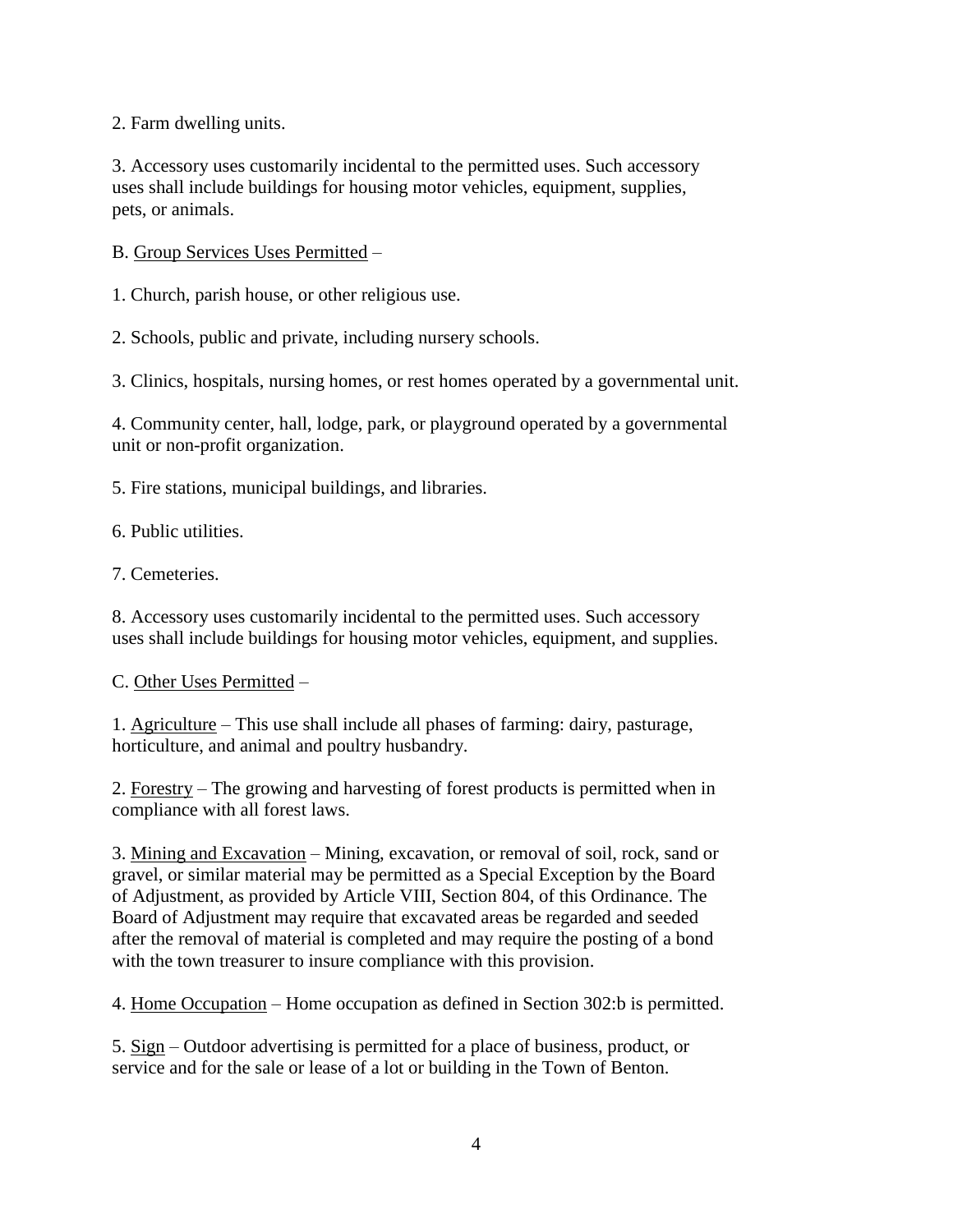6. Commercial – Commercial or small business ventures may be permitted by the Planning Board provided the Planning Board determines that:

A. The proposed site is an appropriate location for such use.

B. The use will not adversely affect the neighborhood.

C. The proposed architecture and landscaping will not be detrimental to the general character of the neighborhood.

D. The use complies with all regulations established by this Ordinance.

7. Public Outdoor Recreation – Public outdoor recreation may be permitted by the Board of Adjustment as a Special Exception as provided by Article VIII, Section 804, of this Ordinance.

# ARTICLE V GENERAL REGULATIONS

Section 501 Water and Sewage – The owner of each building shall provide and maintain his own water and sewer system.

Section 502 Sanitary Requirements – Sanitary systems for buildings shall be constructed and maintained in strict accordance with the laws and regulations of the N.H. State Department of Health and with the rules, regulations, standards, and procedures of the N.H. Water Supply and Pollution Control Commission, N.H. RSA, Chapter 149-E.

Section 503 Floodplain Construction – The floodplain of Oliverian Stream has been tentatively designated a Special Flood Hazard Area by the Federal Insurance Administration, U.S. Department of Housing and Urban Development. The Town of Benton appealed this designation, citing the construction of a flood control dam specifically designed to protect this floodplain from a flood of 100-year magnitude; a final decision on this appeal has not been received.

Whether or not this floodplain is designated a Special Flood Hazard Area susceptible to damage by moving water, the year-round high water table of its soils severely limits the use of this land for other than agricultural purposes. No residential construction or substantial improvement to existing residential structures shall be permitted on soils delineated by the Soil Conservation Service, U.S. Department of Agriculture, as floodplain soils and/or when located within the boundary of any Special Flood Hazard Area designated in the future by the Federal Insurance Administration, U.S. Department of Housing and Urban Development. Accessory buildings for agricultural use may be permitted, and the Board of Adjustment may permit commercial structures as provided by Article VIII, Section 804, of this Ordinance, Special Exceptions. In any future designated Special Flood Hazard Area, new construction or substantial improvement must (a) be designed (or modified) and anchored to prevent floatation, collapse, or lateral movement of the structure, (b) use construction materials and utility equipment that are resistant to flood damage, and (c) use construction methods and practices that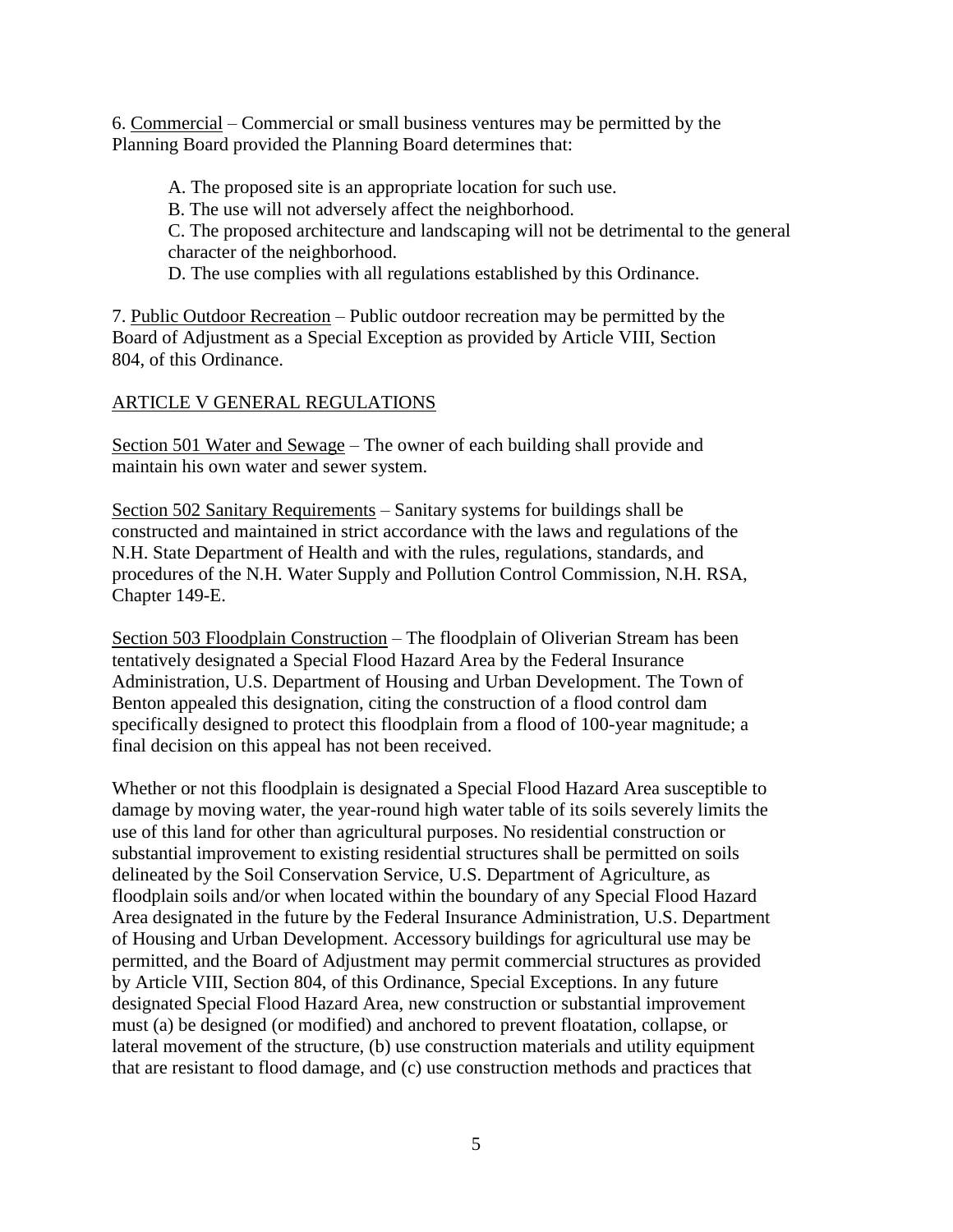will minimize flood damage.

Section 504 Foundations – All residential, agricultural, and commercial buildings shall be constructed, erected, or expanded on a continuous concrete foundation or slab with adequate frost protection. Permanent foundations are not required for accessory buildings customarily incidental to any use but not for human occupancy. Mobile homes shall be placed on a stand of durable material such as reinforced concrete or well-compacted gravel. The mobile home shall be skirted by material of a permanent nature.

Section 505 Exterior Shell – The exterior shell of a building subject to a building permit must be completed in twelve (12) months from the issuance of the building permit.

Section 506 Floor Space – All residential buildings shall have a minimum of five hundred (500) square feet of first floor living space. All siding shall be of a permanent type and shall generally conform with siding used in the area.

Section 507 Driveways – Construction permits are required for driveways giving access to public rights of way in accordance with N.H. RSA Section 236:13. Driveways giving access to state highways shall conform to the terms and specifications of a written permit issued by the N.H. Commissioner of Transportation. The Benton Planning Board shall issue similar permits for driveways giving access to highways under its jurisdiction.

Section 508 Parking – Sufficient off-street parking shall be provided to allow three hundred (300) square feet for each motor vehicle.

Section 509 Signs – Official town, state, or federal signs shall be exempt from these regulations. No sign shall exceed six (6) square feet in size. It shall be placed so as not to endanger traffic and shall be illuminated only by continuous non-flashing and non-colored light. Two on-premise signs advertising the sale or lease of a lot or building are permitted.

Section 510 Junk Yards – No junk yards will be permitted.

Section 511 Mobile Home Parks – No mobile home parks will be permitted.

Section 512 Travel Trailer – Travel trailers owned by residents of Benton may be parked by the owner on his property but shall not be used as a permanent residence. The parking of travel trailers by non-residents is permitted when used for camping, vacation, or recreational purposes but not on a year-round basis.

Section 513 Temporary Structures – On-site temporary structures used in conjunction with construction work are permitted only during the period construction work is in progress and in no event for longer than six (6) months. This period may be extended by the Board of Adjustment upon application.

Section 514 Ruins – The owner or occupant shall remove or level and bury fire or other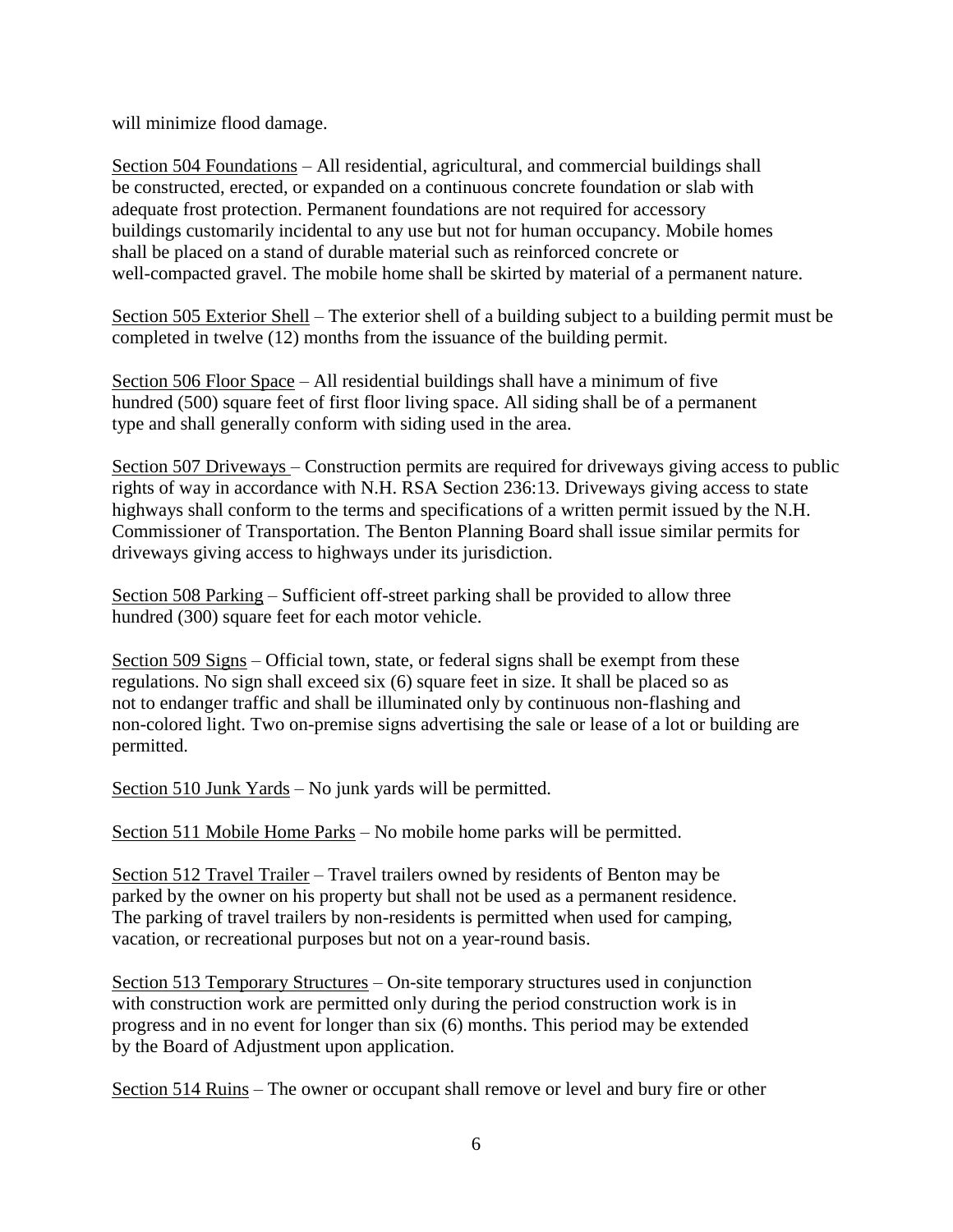ruins within six (6) months.

Section 515 Test Pits – Any test pit must be filled by the end of the day or an appropriate safety cover installed.

## ARTICLE VI AREA REGULATIONS

Section 601 Lot Size – A modern soils map and the interpretation of each soil's properties and limitations shall be required for all land proposed for residential and commercial use and may be required for other proposed uses. This information shall be consistent with soils data and interpretations developed by the Soil Conservation Service, U.S. Department of Agriculture, and available from the Grafton County Conservation District. This requirement is in addition to the specific, on-site soils information required for compliance with the provisions of N.H. RSA, Chapter 149-E. The minimum lot size shall be determined by the capability of the underlying soils to support the proposed use in a manner consistent with the purposes of this Ordinance as expressed in Article I, Section 101. To accommodate the differences between soil capabilities that might permit smaller lots and the desired of the citizens for natural beauty, safety, and economy best satisfied by larger lots, the smallest lot permitted shall contain no less than ninety thousand (90,000) square feet. Lots of this size shall be permitted only on soils found to have slight to moderate limitations for both septic tank absorption and the construction of buildings; lots proposed on soils having severe limitations for either of these uses shall be considered as Special Exceptions by the Board of Adjustment as provided by Article VIII, Section 804 of this Ordinance. In making its decision on the required lot size, the Board of Adjustment shall consider the recommendations of the Benton Planning Board and may request engineering data and other relevant information.

Section 602 Frontage – Any lot situated on a town, state, federal, or private right of way shall have a minimum frontage thereon of two hundred (200) feet.

Section 603 Setback – These setbacks do not apply to signs and utility lines.

#### A. From right of way and property lines –

Every Structure shall be no less than forty (40) feet from the nearest edge of any right of way and no less than thirty (30) feet from side and rear property lines.

B. From streams, ponds, and swamps –

Every structure and sanitary system shall be no less than seventy-five (75) feet from any stream, pond, or swamp except Tunnel Stream and Davis Brook where the setback shall be no less than two hundred (200) feet to comply with regulations protecting the Woodsville municipal water supply.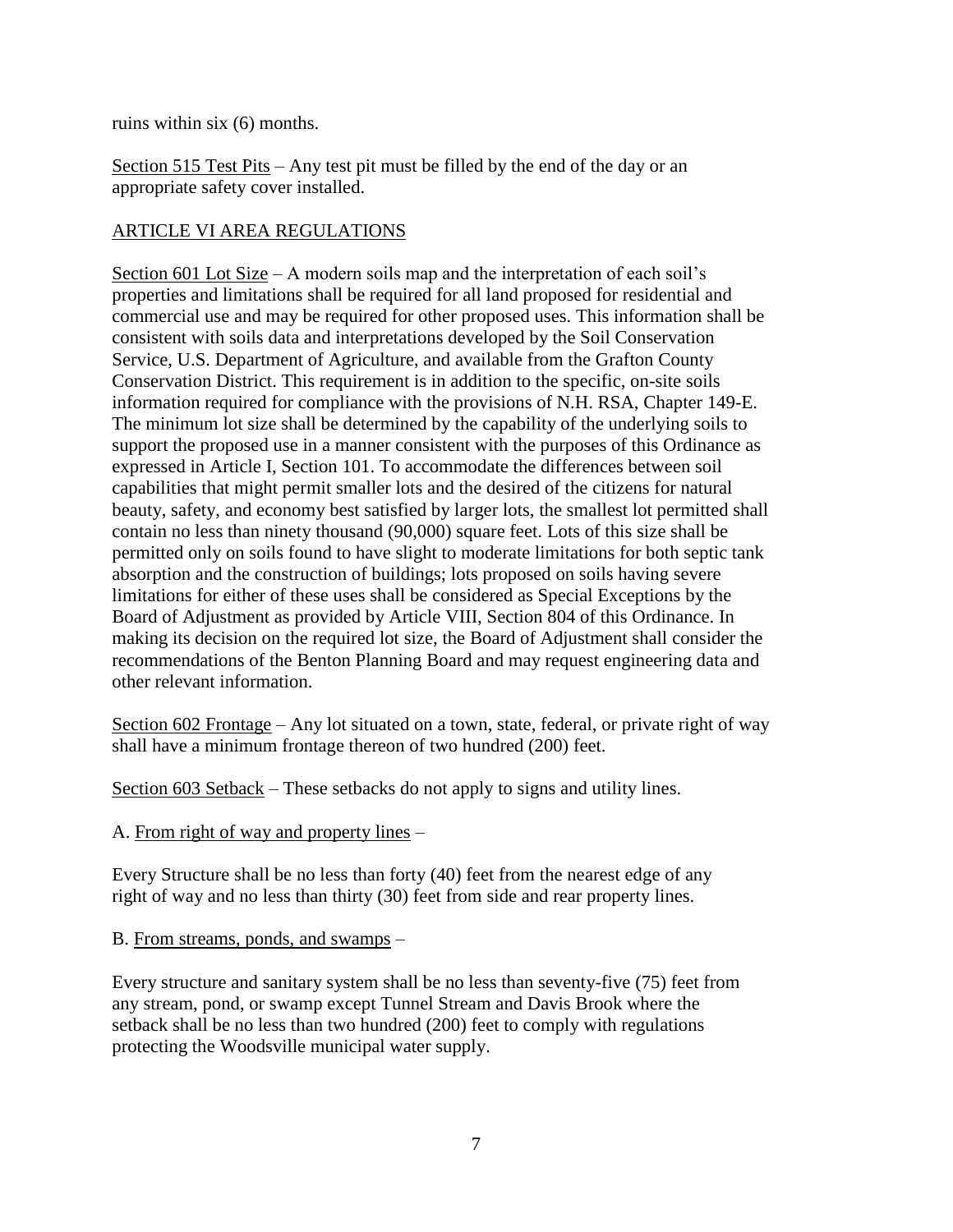#### C. From floodplains –

Every structure shall be no less than seventy-five (75) feet from the floodplain boundary as delineated by the Soil Conservation Service, U.S. Department of Agriculture and/or the Federal Insurance Administration, U.S. Department of Housing and Urban Development.

Section 604 Height – No structure erected on any lot shall exceed thirty-five (35) feet in height. This restriction shall not apply to farm buildings.

#### ARTICLE VII ADMINISTRATION AND ENFORCEMENT

Section 701 Duty – It shall be the duty of the Selectmen and they are hereby given power and authority to administer and enforce the provisions of this Ordinance. The Selectmen may appoint a Zoning Administrator to administer (accept and issue permits and inspect) but not enforce this Ordinance.

Section 702 Permits Required – Building permits shall be obtained from the Selectmen and/or Zoning Administrator before:

A. Any action is taken to erect, construct, move, or expand any structure or building.

B. Any action is taken due to a favorable decision of the Board of Adjustment for an application for a Special Exception or a Variance.

A building permit shall be valid for one year from the date of issuance; a new application shall be required if construction has not begun or has not been completed after one year.

Section 703 Applications – Two copies of an application shall be submitted and shall include plans showing the shape, dimensions, area, and location of the lot involved; of any building or structure to be erected, constructed, moved, or expanded and the distance of such building or structure from lot lines and waterways; and any private driveway entering upon a right of way. Proof shall be submitted that all approvals required for individual sewage disposal systems and driveways have been obtained. The Board may also request additional information to evaluate the application.

The Board of Selectman, Planning Board and Board of Adjustment shall set and require application filing fees to be submitted as a precondition to acting on applications for building permits, driveway permits, special use exemptions, variances and appeals. Additional fees may be accessed to enable such Boards to hire professional assistance (engineers, hydrologists, soil scientists, etc.) to help evaluate applications.

Section 704 Issuance – A building permit shall be issued or denied within thirty-five (35) days of its receipt by the Selectmen and/or Zoning Administrator and, if denied, shall clearly state the reason for denial. Compliance with all applicable provisions of this Ordinance is required before issuance of this permit by the Selectmen and/or Zoning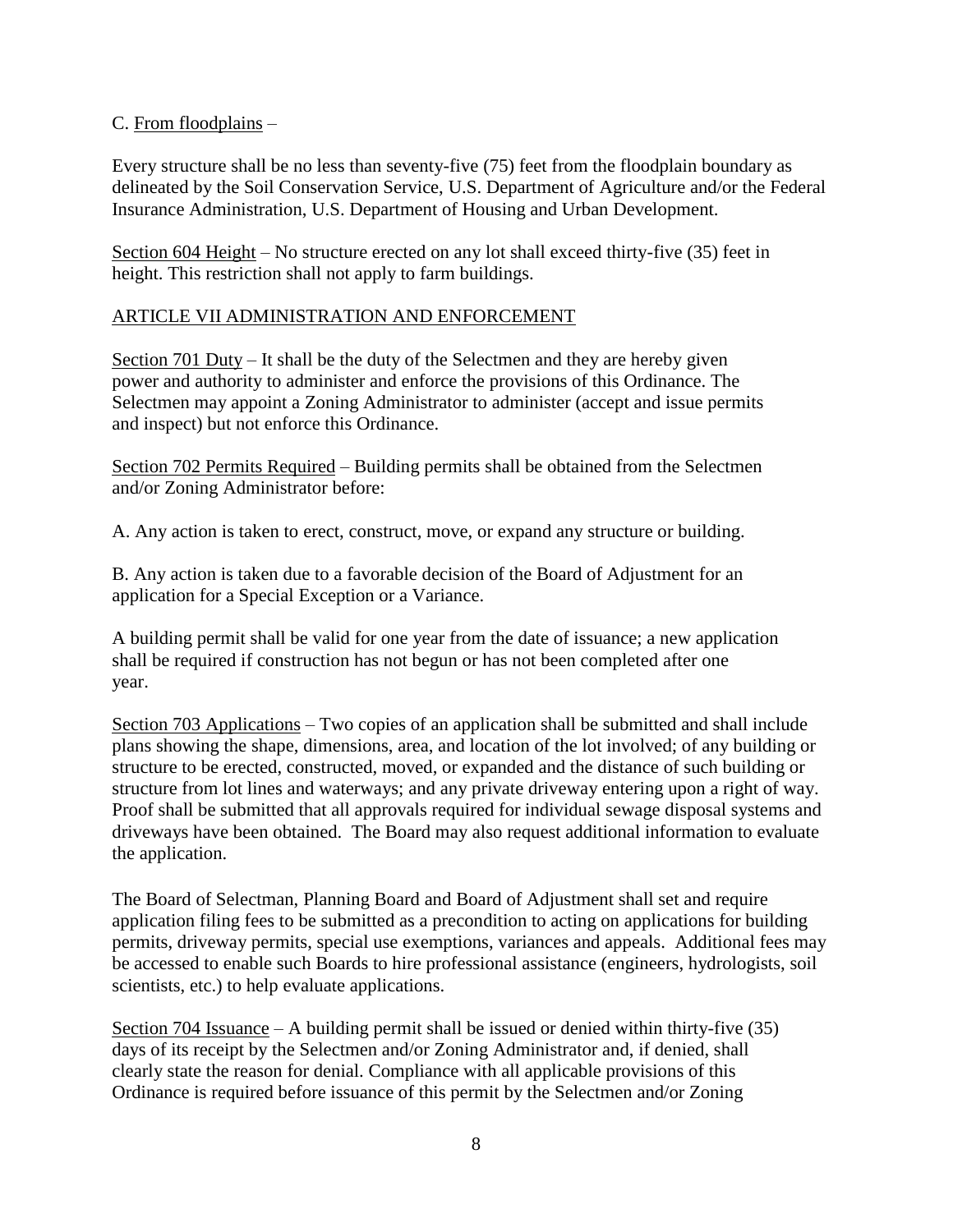Administrator.

Section 705 Transferability – No permit issued under the provisions of Article VII shall be transferable.

Section 706 Legal Actions – The Selectmen are authorized to institute or cause to be instituted in the name of the Town, any and all actions, legal or equitable, that be necessary or appropriate for the enforcement of this Ordinance.

Section 707 Private Enforcement – Section 706 shall not prevent any person entitled to equitable relief from enjoining any act contrary to the provisions of this Ordinance.

Section 708 Penalties – Any person who violates any provisions of this Ordinance shall be subject to a fine of not more than \$20.00 for each day such violation shall exist.

## ARTICLE VIII BOARD OF ADJUSTMENT

Section 801 Creation – A Board of Adjustment, having five members, is hereby created in accordance with, and shall have the terms and powers hereby conferred upon a Board of Adjustment, by the provisions of N.H. RSA Chapters 673-677. The first Board of five members shall be appointed by the Selectmen as soon as possible after the effective date of this Ordinance. Thereafter, one replacing member shall be appointed by the Board of Selectmen for a term of three years.

Section 802 Adoption of Rules - The Board of Adjustment shall adopt rules to govern its proceedings.

Section 803 Appeals –The Board of Adjustment has the power to hear and decide appeals where it is alleged there is error in any order, requirement, decision, or determination made by an administrative official in the enforcement of this Ordinance.

Section 804 Special Exemption –Board of Adjustment has the power and is required to hear and decide applications for Special Exemption uses as provided for in this Ordinance. The Board shall consider the recommendations of the Benton Planning Board for each Special Exemption use and may in appropriate cases and subject to appropriate conditions and safeguards as determined by the Board, authorize the Selectmen and/or Zoning Administrator to issue a permit for such Special Exemption use. Before application is approved, the Board shall determine that:

A. The proposed site is an appropriate location for such use.

B. The use will not adversely affect the neighborhood.

C. The proposed architecture and landscaping will not be detrimental to the general character of the neighborhood.